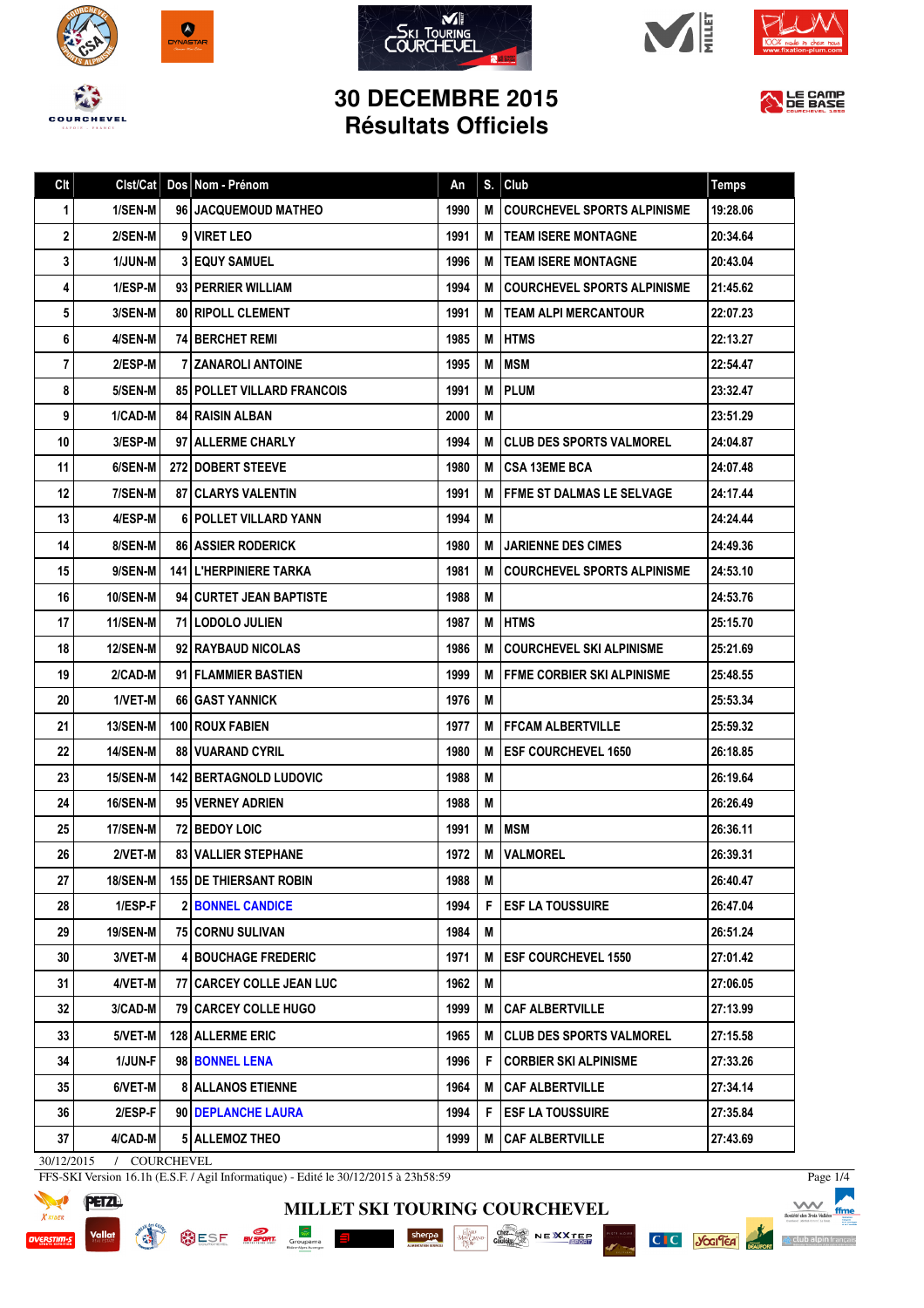| C <sub>it</sub> | Clst/Cat        | Dos Nom - Prénom                   | An   |    | $S.$ Club                            | <b>Temps</b> |
|-----------------|-----------------|------------------------------------|------|----|--------------------------------------|--------------|
| 38              | <b>20/SEN-M</b> | 126 FOREST GAEL                    | 1983 | M  |                                      | 27:44.48     |
| 39              | 1/SEN-F         | 101 MACHEBOEUF PAULINE             | 1978 | F  |                                      | 27:58.54     |
| 40              | 2/JUN-F         | <b>11 POLLET VILLARD MARIE</b>     | 1998 | F  | <b>CAF ANNECY PLUM</b>               | 28:08.57     |
| 41              | <b>21/SEN-M</b> | <b>82 PROUST ALEXANDRE</b>         | 1982 | М  | <b>COURCHEVEL SPORTS ALPINISME</b>   | 28:17.55     |
| 42              | <b>22/SEN-M</b> | <b>70   COSTAZ YANNICK</b>         | 1980 | M  | ESF AIME 2000                        | 28:19.49     |
| 43              | 7/VET-M         | <b>186 CHEDAL ANGLAY JOSEPH</b>    | 1959 | M  |                                      | 28:33.25     |
| 44              | <b>23/SEN-M</b> | <b>102   TOMASSELLO MARCO</b>      | 1978 | M  |                                      | 28:42.30     |
| 45              | 5/ESP-M         | <b>76 COMBREAS SYDNEY</b>          | 1994 | M  | <b>ESF PLAGNE MONTALBERT</b>         | 28:49.17     |
| 46              | <b>24/SEN-M</b> | <b>78 BLONDIN MATHIEU</b>          | 1988 | M  |                                      | 28:49.38     |
| 47              | 8/VET-M         | <b>146   FARGIER OLIVIER</b>       | 1969 | M  | <b>COURCHEVEL SPORTS ALPINISME</b>   | 28:51.86     |
| 48              | 9/VET-M         | 99 CATEAU CHRISTIAN                | 1970 | M  |                                      | 29:07.40     |
| 49              | 2/JUN-M         | 120 PEYTAVIN ALEXIS                | 1998 | M  | <b>CAF MOUTIERS HAUTE TARENTAISE</b> | 29:15.52     |
| 50              | 1/VET-F         | <b>151 LATHURAZ VERONIQUE</b>      | 1968 | F  |                                      | 29:17.87     |
| 51              | 10/VET-M        | 107 JACQUEMOUD DANIEL              | 1960 | M  | <b>BUECH DEVOLUY</b>                 | 29:19.39     |
| 52              | 11/VET-M        | <b>73 I SIMOND PASCAL</b>          | 1967 | M  |                                      | 29:52.75     |
| 53              | 12/VET-M        | <b>121 I MANUS AMBROSE</b>         | 1976 | M  |                                      | 30:07.44     |
| 54              | 13/VET-M        | <b>188   PETITJEAN ROBERT</b>      | 1959 | M  | <b>COURCHEVEL SPORTS ALPINISME</b>   | 30:14.64     |
| 55              | <b>25/SEN-M</b> | <b>109 SAVERYS MICHAEL</b>         | 1981 | M  |                                      | 30:20.33     |
| 56              | 14/VET-M        | <b>67 I DOMERGUE BERNARD</b>       | 1958 | M  | <b>ESF AIME 2000</b>                 | 30:25.58     |
| 57              | <b>26/SEN-M</b> | <b>122 CASACCIA FILIPPO</b>        | 1984 | M  | <b>MARMALADE SKI SCHOOL</b>          | 30:27.75     |
| 58              | 15/VET-M        | <b>159 REGOTTAZ PHILIPPE</b>       | 1973 | M  |                                      | 30:30.68     |
| 59              | 16/VET-M        | <b>185   PALIJCZUK OLIVIER EVA</b> | 1974 | M  |                                      | 30:53.57     |
| 60              | 2/VET-F         | <b>108 CHENAL CLAUDE</b>           | 1967 | F  | <b>HTMS</b>                          | 31:09.90     |
| 61              | 2/SEN-F         | <b>89 LE ROUX CHARLOTTE</b>        | 1990 | F  | <b>ESF LE GRAND BORNAND</b>          | 31:25.94     |
| 62              | <b>27/SEN-M</b> | 143 BERGER GERMAIN                 | 1990 | M  |                                      | 31:40.55     |
| 63              | <b>28/SEN-M</b> | 150 BELZ JEAN-MARIE                | 1983 | M  |                                      | 31:58.16     |
| 64              | 17/VET-M        | 127 GARRETT MICHAEL                | 1969 | M  |                                      | 32:00.58     |
| 65              | 18/VET-M        | <b>294 POPOVITSCH YANN</b>         | 1974 | M  | <b>CAF VANOISE</b>                   | 32:13.61     |
| 66              | 19/VET-M        | <b>187   GIRARD GREGORY</b>        | 1975 | M  |                                      | 32:19.17     |
| 67              | 6/ESP-M         | <b>199 SUBRA FLORENT</b>           | 1994 | M  |                                      | 32:28.95     |
| 68              | 3/SEN-F         | <b>181 IDESJARDINS SOPHIE</b>      | 1989 | F. | CAF CHAMBERY                         | 32:36.88     |
| 69              | <b>20/VET-M</b> | <b>230 CATELLA NICOLAS</b>         | 1974 | М  | I CLUB DES SPORTS VALMOREL           | 32:59.60     |
| 70              | <b>29/SEN-M</b> | <b>183   MAZZEGA ROBIN</b>         | 1992 | М  | <b>ESF COURCHEVEL 1850</b>           | 33:10.65     |
| 71              | 21/VET-M        | <b>139 VITAUE CRISTIANO</b>        | 1970 | M  |                                      | 33:28.85     |
| 72              | 30/SEN-M        | <b>116 GARCIA SEVERIN</b>          | 1986 | M  |                                      | 34:09.09     |
| 73              | 7/ESP-M         | <b>105 BOULANGER ALEXIS</b>        | 1994 | M  |                                      | 34:35.76     |
| 74              | 4/SEN-F         | 289 ROUX ANNAICK                   | 1978 | F  | <b>FAVERGES</b>                      | 34:51.87     |
| 75              | 3/VET-F         | <b>205 BARTNICKI MIREILLE</b>      | 1970 | F  | <b>CAF ALBERTVILLE</b>               | 34:54.35     |
| 76              | 31/SEN-M        | <b>123 NIEUWLAET FRANCOIS</b>      | 1978 | М  |                                      | 34:56.55     |
| 77              | 5/SEN-F         | <b>124 PAGNOD NOELLA</b>           | 1990 | F  | AIX-LES-BAINS                        | 34:59.40     |
| 78              | 6/SEN-F         | <b>156 LE ROUX PAULINE</b>         | 1990 | F  | <b>ESF COURCHEVEL 1650</b>           | 35:23.80     |
| 79              | <b>22/VET-M</b> | 287 CUYALA JEAN MATHIEU            | 1967 | M  |                                      | 35:33.19     |

30/12/2015 / COURCHEVEL

FFS-SKI Version 16.1h (E.S.F. / Agil Informatique) - Edité le 30/12/2015 à 23h59:00

Page 2/4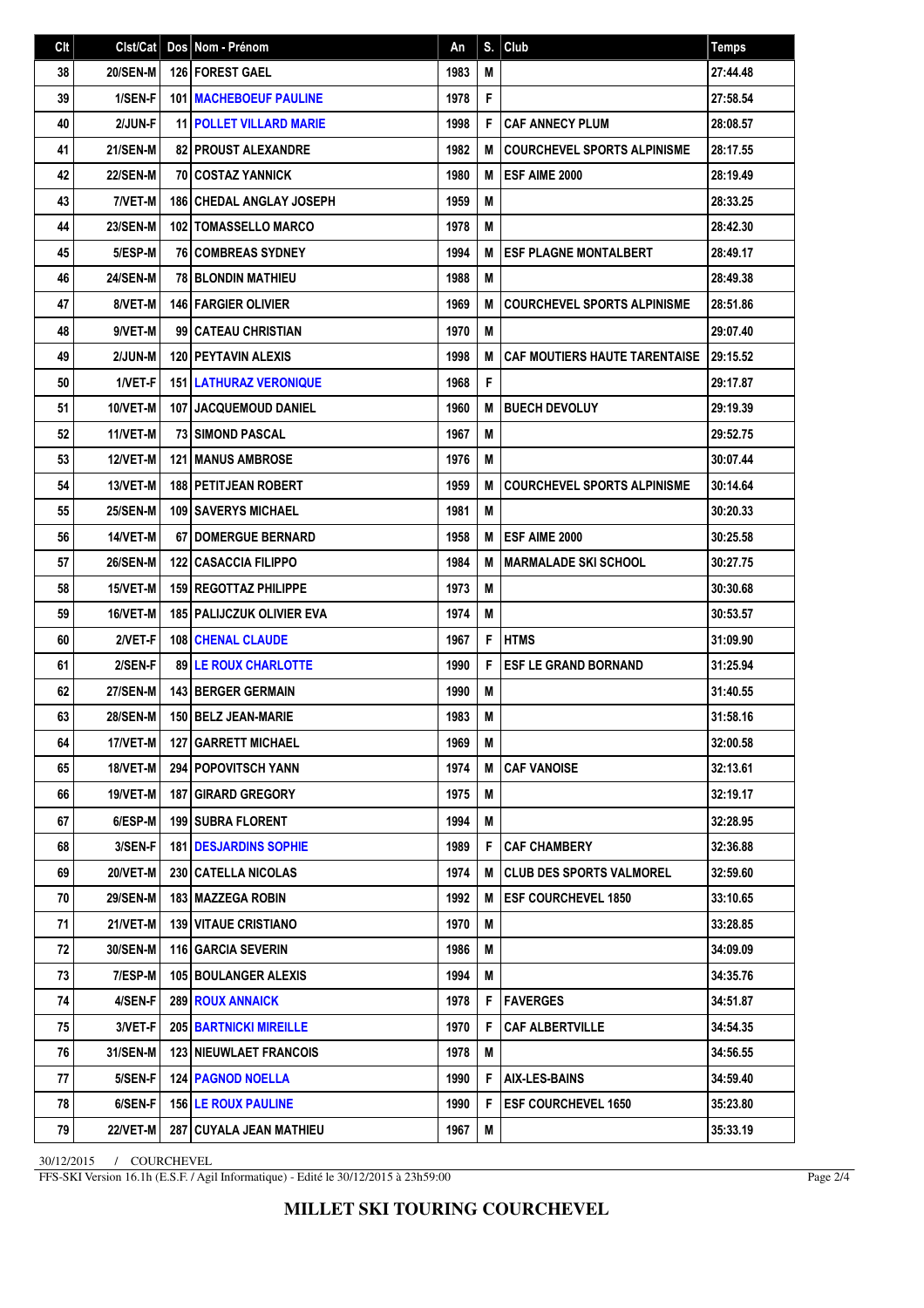| Clt | Clst/Cat        | Dos Nom - Prénom                   | An   | S. | Club                             | Temps    |
|-----|-----------------|------------------------------------|------|----|----------------------------------|----------|
| 80  | 23/VET-M        | <b>153 THURIER HENRI</b>           | 1958 | M  | <b>ESF COURCHEVEL 1550</b>       | 35:48.19 |
| 81  | 24/VET-M        | <b>288 BIRCH DAVID</b>             | 1968 | M  |                                  | 35:58.18 |
| 82  | 25/VET-M        | 10 SOCQUET MANU                    | 1970 | M  |                                  | 36:12.08 |
| 83  | 4/VET-F         | <b>196   GACHET MAUROZ PASCALE</b> | 1958 | F  | <b>ESF COURCHEVEL 1550</b>       | 36:12.10 |
| 84  | 26/VET-M        | 148 BELL JIM                       | 1961 | M  |                                  | 36:58.80 |
| 85  | 5/VET-F         | <b>133 BATCHELOR MELANIE</b>       | 1970 | F  |                                  | 37:13.02 |
| 86  | <b>27/VET-M</b> | <b>144   MACKAY CHARLES</b>        | 1961 | M  |                                  | 37:38.55 |
| 87  | 28/VET-M        | <b>223 PEYTAVIN MARC</b>           | 1965 | M  |                                  | 37:40.39 |
| 88  | <b>29/VET-M</b> | <b>149 FLAMMIER VINCENT</b>        | 1971 | M  | <b>I FFME JARIENNE DES CIMES</b> | 37:41.34 |
| 89  | 30/VET-M        | <b>145 GUICHARD CHRISTOPHE</b>     | 1969 | M  |                                  | 38:06.55 |
| 90  | 32/SEN-M        | <b>158 FECHOZ CEDRIC</b>           | 1986 | M  | <b>IESF COURCHEVEL 1550</b>      | 38:07.55 |
| 91  | 31/VET-M        | <b>182 GOEFFIC FRANK</b>           | 1971 | M  | <b>SAINT PONS VTT GENEVOIS</b>   | 38:24.99 |
| 92  | 32/VET-M        | <b>258   PACHOUD DENIS</b>         | 1959 | M  | <b>CAF CHAMBERY</b>              | 38:25.36 |
| 93  | 6/VET-F         | <b>152 DUFFIN MELANIE</b>          | 1975 | F  |                                  | 38:42.60 |
| 94  | 33/VET-M        | <b>202 ORLOV DIMITRY</b>           | 1965 | M  |                                  | 38:55.34 |
| 95  | 33/SEN-M        | <b>154 MORGANDO THIBAULT</b>       | 1990 | M  |                                  | 39:08.64 |
| 96  | 7/SEN-F         | <b>224 ALLERME MARION</b>          | 1992 | F  |                                  | 39:32.24 |
| 97  | 3/JUN-M         | <b>231 MATHIAS LEOPOLD</b>         | 1996 | M  |                                  | 39:43.33 |
| 98  | 34/VET-M        | 244 BARDON MARC                    | 1967 | M  |                                  | 40:10.81 |
| 99  | 35/VET-M        | <b>242 MATHIAS OLIVIER</b>         | 1961 | M  |                                  | 42:03.35 |
| 100 | 1/SVET-M        | <b>282 BLANC YVES</b>              | 1954 | M  |                                  | 42:37.77 |
| 101 | 8/SEN-F         | <b>277 BASIN CAOENET STEPHANIE</b> | 1983 | F  |                                  | 42:51.43 |
| 102 | 36/VET-M        | 233 CELLIER OLIVIER                | 1972 | M  |                                  | 43:58.10 |
| 103 | 5/CAD-M         | 293 CHALARD GABRIEL                | 1999 | M  |                                  | 44:46.93 |
| 104 | 7/VET-F         | 140 BELL NICKI                     | 1972 | F  |                                  | 45:04.17 |
| 105 | 37/VET-M        | 213 MUGNIER PHILIPPE               | 1959 | M  | <b>IESF COURCHEVEL 1850</b>      | 45:06.95 |
| 106 | 38/VET-M        | 291 CABARRY CHRISTOPHE             | 1969 | M  |                                  | 45:08.66 |
| 107 | 39/VET-M        | <b>257 CHARLES CHARLY</b>          | 1971 | M  |                                  | 45:12.51 |
| 108 | 40/VET-M        | 292 LAFFARRE CLAUDE                | 1968 | M  | <b>IFFS</b>                      | 45:20.55 |
| 109 | 1/CAD-F         | 252 CHARLES LEA                    | 1999 | F  |                                  | 45:23.60 |
| 110 | 2/SVET-M        | 264 GAULD STANLEY                  | 1947 | M  |                                  | 45:36.96 |
| 111 | 3/ESP-F         | 251 ORLOV ANNA                     | 1993 | F  |                                  | 46:10.97 |
| 112 | 41/VET-M        | <b>112   IZQUIERDO LUIS MIGUEL</b> | 1971 | M  |                                  | 46:17.65 |
| 113 | 42/VET-M        | 212 RUFFIER LANCHE GREGORY         | 1974 | M  |                                  | 47:13.68 |
| 114 | 43/VET-M        | 253 STANDAERT PATRICK              | 1976 | M  |                                  | 47:22.17 |
| 115 | 44/VET-M        | 208 DE HEMPTINNE RODOLPHE          | 1972 | M  |                                  | 48:20.39 |
| 116 | 9/SEN-F         | <b>211   NIEUWLAET SOPHIE</b>      | 1979 | F  |                                  | 49:16.48 |
| 117 | 8/VET-F         | <b>232 JANET MARIE LAURE</b>       | 1975 | F  |                                  | 49:58.92 |
| 118 | 9/VET-F         | 295 MARSHALL SUSIE                 | 1969 | F  |                                  | 50:54.58 |
| 119 | <b>10/SEN-F</b> | <b>210 IDU MONCEAU FIONA</b>       | 1978 | F  |                                  | 51:08.03 |
| 120 | 45/VET-M        | <b>285 EMONET GILLES</b>           | 1969 | Μ  |                                  | 51:14.83 |
| 121 | 46/VET-M        | 300 DE WULF ALEX                   | 1964 | M  | <b>SKI CLUB BELGIQUE</b>         | 51:16.45 |

30/12/2015 / COURCHEVEL

FFS-SKI Version 16.1h (E.S.F. / Agil Informatique) - Edité le 30/12/2015 à 23h59:00

Page 3/4